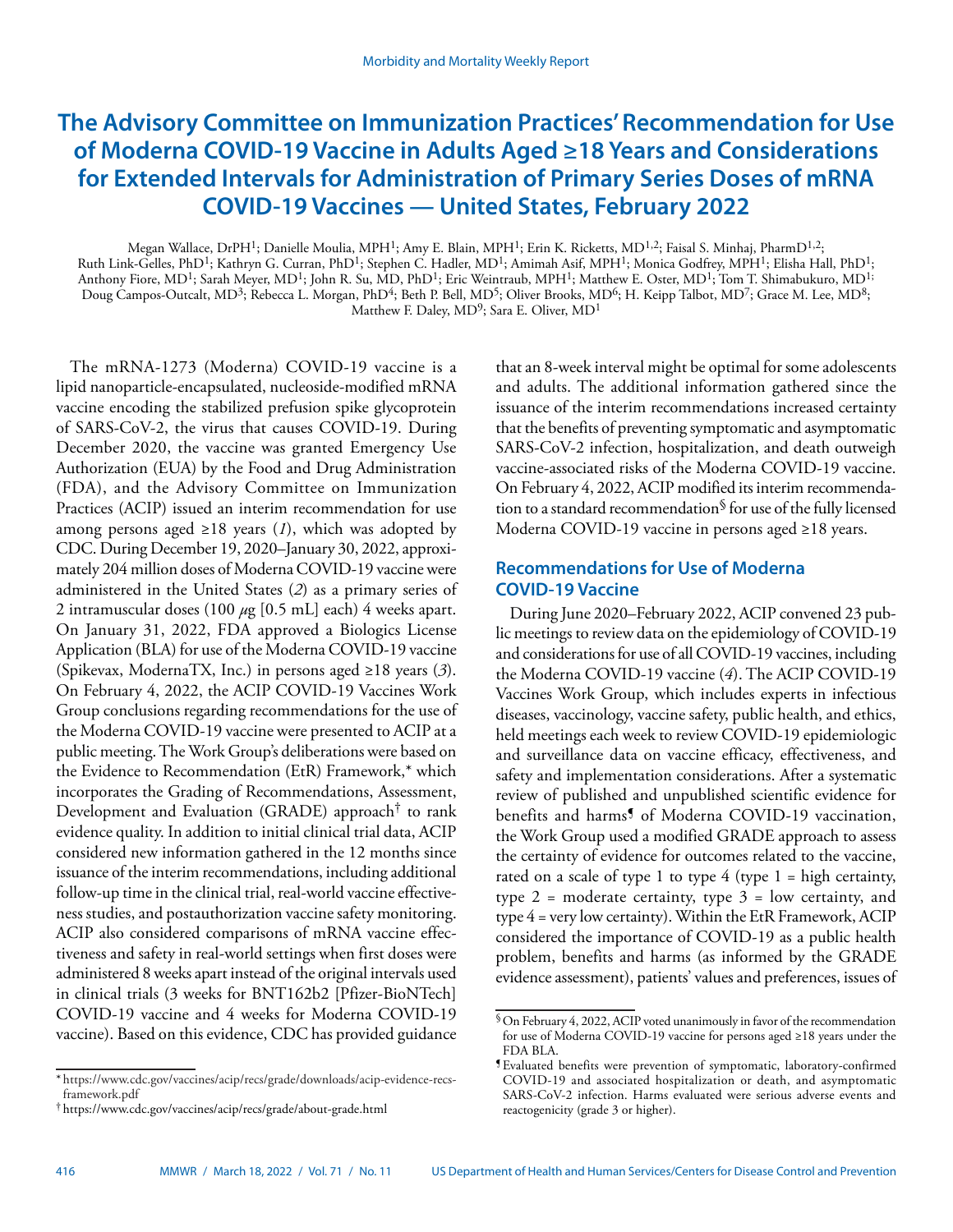resource use, acceptability to stakeholders, feasibility of implementation, and anticipated impact on health equity. Work Group conclusions regarding the evidence for the Moderna COVID-19 vaccine were presented to ACIP at a public meeting on February 4, 2022.\*\*

The body of scientific evidence for potential benefits and harms of the Moderna COVID-19 vaccine was guided by one large randomized, double-blind, placebo-controlled Phase III clinical trial (*5*,*6*), one Phase II clinical trial (*7*), one small Phase I clinical trial (8,9), 26 observational vaccine effectiveness studies, and two postauthorization vaccine safety monitoring systems: the Vaccine Adverse Events Reporting System (VAERS) and the Vaccine Safety Datalink (VSD). VAERS is a national passive surveillance vaccine safety monitoring system managed by CDC and FDA. VSD covers nine participating integrated health care organizations serving approximately 12 million persons and identifies possible adverse events after vaccination, using detailed clinical and demographic data available in near real time from electronic medical records. Updated findings from the ongoing Phase III clinical trial were based on 30,420 enrolled participants contributing approximately 11,000 person-years of data, with a median follow-up of 5 months during September 4, 2020–March 26, 2021 (ending with the date placebo recipients were offered crossover to receive study vaccine). Pooled effectiveness estimates were calculated when multiple observational studies reported data on a specific outcome; the study periods for the observational studies included in the pooled estimates ranged from 1 to 10 months (median = 5 months).

The estimated efficacy of the Moderna COVID-19 vaccine in the Phase III clinical trial was based on outcomes that occurred  $\geq 14$  days after receipt of the second dose. The demographic characteristics of participants, including age and race (*5*), have remained consistent since initial enrollment. Efficacy in preventing symptomatic, laboratoryconfirmed COVID-19 in persons aged ≥18 years without evidence of previous SARS-CoV-2 infection was 92.7% (Table 1). One hospitalization occurred among the vaccinated group and 24 hospitalizations among the placebo group, yielding an estimated vaccine efficacy of 95.9% against COVID-19–associated hospitalization. No COVID-19–associated deaths occurred among study participants in the vaccinated group, and three occurred in the placebo group resulting in a vaccine efficacy of 100% against COVID-19–associated deaths. Efficacy in preventing asymptomatic SARS-CoV-2 infection was 57.4%. Observational data were available for all beneficial outcomes

assessed: the pooled vaccine effectiveness estimates were 89.2% for prevention of symptomatic, laboratory-confirmed COVID-19 (11 studies); 94.8% against COVID-19– associated hospitalizations (15 studies), 93.8% against COVID-19–associated death (five studies), and 69.8% against asymptomatic SARS-CoV-2 infection (three studies). Most of the follow-up time occurred before B.1.1.529 (Omicron) became the predominant circulating SARS-CoV-2 variant. From the GRADE evidence assessment, the level of certainty for the benefits of Moderna COVID-19 vaccination among persons aged ≥18 years was type 1 (high certainty) for the prevention of symptomatic SARS-CoV-2 infection, type 1 (high certainty) for the prevention of asymptomatic SARS-CoV-2 infection, type 2 (moderate certainty) for prevention of COVID-19–associated hospitalization, and type 2 (moderate certainty) for the prevention of COVID-19–associated death.

In the Phase III clinical trial, severe local and systemic adverse reactions (i.e., reactogenicity) in the 7 days after vaccination (grade 3 or higher,  $\dagger$ <sup>††</sup> defined as adverse reactions interfering with daily activity) were more likely to occur among vaccine recipients (21.3%) than placebo recipients (4.5%) (relative risk = 5.03; 95% CI =  $4.65-5.45$ ) (Table 2). Among vaccine recipients, the most common grade 3 symptoms were fatigue, headache, joint pain, muscle pain, and injection-site pain. Overall, reactions categorized as grade 3 or higher were more likely to be reported after the second dose than after the first dose. The frequency of serious adverse events§§ was 1.7% among vaccine recipients and 1.9% among placebo recipients. Based on data from VAERS and VSD, two rare but clinically serious adverse events after vaccination were detected: anaphylaxis and myocarditis or myopericarditis.<sup>99</sup> Based on VSD data, 5.1 cases of anaphylaxis per 1 million doses of Moderna COVID-19 vaccine administered among persons aged ≥18 years were observed (*10*). Myocarditis or pericarditis were more common among vaccine recipients who were younger and male, and occurred more frequently after the second vaccine dose; 65.7 cases per 1 million doses of Moderna COVID-19 vaccine administered were observed from analysis of VSD chart-reviewed myocarditis and myopericarditis cases that met

<sup>\*\*</sup> [https://www.cdc.gov/vaccines/acip/meetings/downloads/slides-2022-02-](https://www.cdc.gov/vaccines/acip/meetings/downloads/slides-2022-02-04/07-COVID-Oliver-508.pdf) [04/07-COVID-Oliver-508.pdf](https://www.cdc.gov/vaccines/acip/meetings/downloads/slides-2022-02-04/07-COVID-Oliver-508.pdf)

<sup>††</sup> Grade 1 (mild): does not interfere with activity; grade 2 (moderate): some interference with activity; Grade 3 (severe): prevents daily activity; and grade 4: emergency department visit or hospitalization. Some reactogenicity grade categories are symptom specific. [https://www.cdc.gov/vaccines/covid-19/](https://www.cdc.gov/vaccines/covid-19/info-by-product/moderna/reactogenicity.html) [info-by-product/moderna/reactogenicity.html](https://www.cdc.gov/vaccines/covid-19/info-by-product/moderna/reactogenicity.html)

<sup>§§</sup> Serious adverse events are defined as any untoward medical occurrence that results in death, is life-threatening, requires inpatient hospitalization or prolongation of existing hospitalization, or results in persistent disability or incapacity; suspected transmission of any infectious agent via a medicinal product; and a medically important event.

<sup>¶¶</sup> Myocarditis is an adverse event defined as inflammation of the heart muscle and is called myopericarditis when accompanied by pericarditis, an inflammation of the thin tissue surrounding the heart (the pericardium).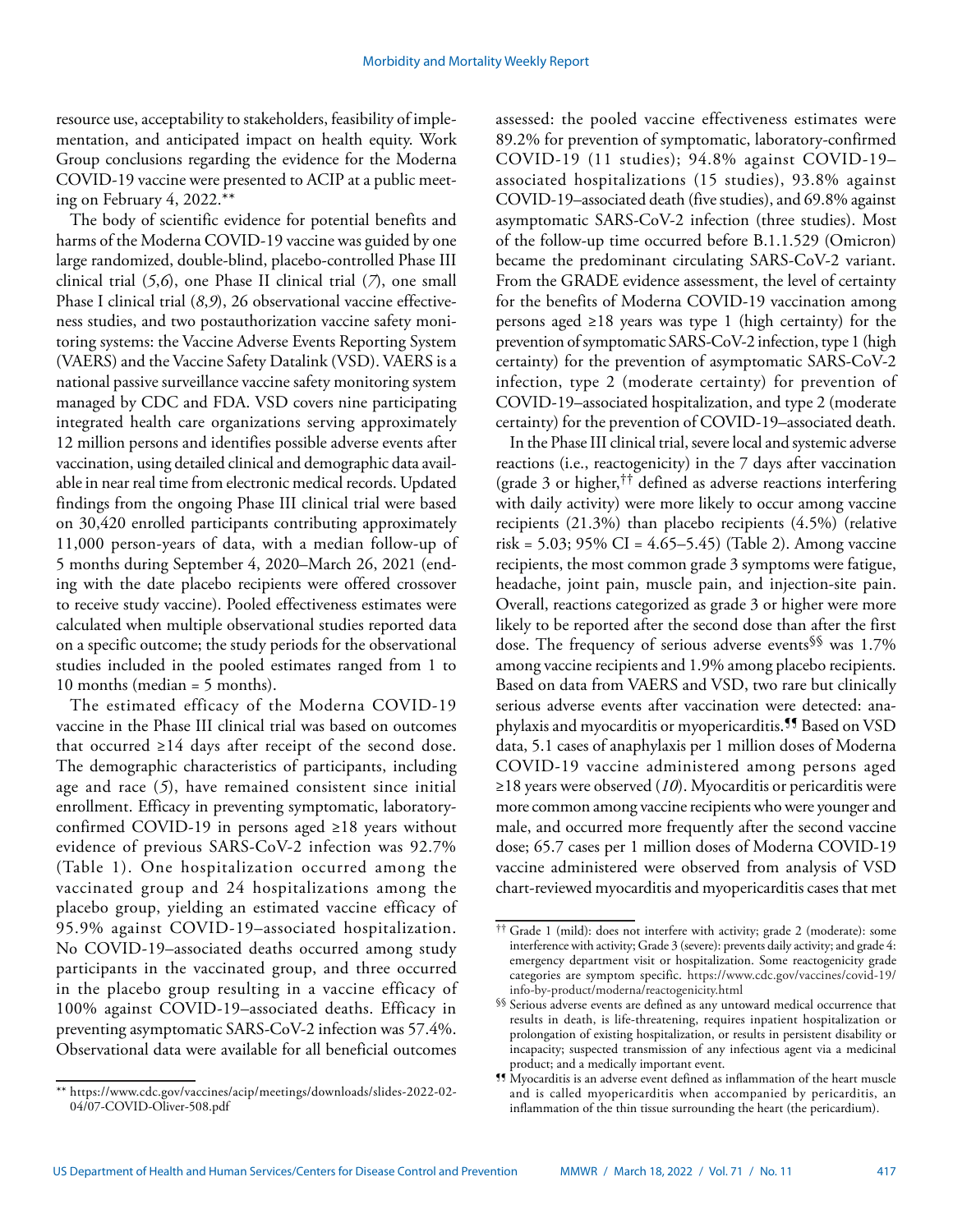#### **TABLE 1. Summary of the certainty of evidence of potential benefits of Moderna COVID-19 vaccination — United States, February 2022**

|                                                                       | Clinical trial evidence |                           | <b>Observational evidence</b> |                                                  | <b>GRADE</b>                       |
|-----------------------------------------------------------------------|-------------------------|---------------------------|-------------------------------|--------------------------------------------------|------------------------------------|
| <b>Potential benefit</b>                                              | No. of<br>studies       | Vaccine efficacy (95% CI) | No. of<br>studies             | <b>Pooled vaccine</b><br>effectiveness* (95% CI) | evidence<br>certainty <sup>†</sup> |
| Prevention of symptomatic, laboratory-confirmed COVID-19 <sup>§</sup> |                         | 92.7 (90.4-94.4)          |                               | 89.2 (82.0-93.6)                                 |                                    |
| Prevention of COVID-19-associated hospitalization <sup>§</sup>        |                         | 95.9 (69.5–99.4)          | 15                            | $94.8(93.1 - 96.1)$                              |                                    |
| Prevention of COVID-19-associated death                               |                         | 100 (NE-100)              |                               | 93.8 (91.5-95.4)                                 |                                    |
| Prevention of asymptomatic SARS-CoV-2 infection                       |                         | 57.4 (50.1-63.6)          |                               | 69.8 (60.9 - 76.7)                               |                                    |

**Abbreviations:** GRADE = Grading of Recommendations, Assessment, Development and Evaluation; NE = not evaluable.

\* Vaccine effectiveness estimates were pooled to provide an overall estimate across studies for the purposes of GRADE review.

<sup>†</sup> GRADE evidence certainty: 1 = high certainty, 2 = moderate certainty, 3 = low certainty, 4 = very low certainty.

§ Considered a critical outcome in GRADE. <https://www.cdc.gov/vaccines/acip/recs/grade/about-grade.html>

#### **TABLE 2. Summary of the certainty of evidence of potential harms of Moderna COVID-19 vaccination — United States, February 2022**

|                                     |                | <b>Clinical trial evidence</b> | <b>Observational evidence</b> |                                     |                                     |
|-------------------------------------|----------------|--------------------------------|-------------------------------|-------------------------------------|-------------------------------------|
| Characteristic                      | No. of studies | Relative risk (95% CI)         | No. of studies                | No. of cases per<br>1 million doses | <b>GRADE</b> evidence<br>certainty* |
| Potential harms, pooled data        |                |                                |                               |                                     |                                     |
| Reactogenicity                      | 2              | $5.03(4.65 - 5.45)$            | 0                             | ᅳ†                                  |                                     |
| Serious adverse events <sup>§</sup> | 2              | $0.92(0.78 - 1.08)$            | 0                             |                                     | 2                                   |
| Potential harms by data source      |                |                                |                               |                                     |                                     |
| <b>VSD</b>                          |                |                                |                               |                                     |                                     |
| Anaphylaxis, persons ≥18 yrs        | <b>NA</b>      | <b>NA</b>                      |                               | $5.1***$                            | 3                                   |
| Myocarditis, sex and age group, yrs |                |                                |                               |                                     |                                     |
| Men, 18-39                          | <b>NA</b>      | <b>NA</b>                      |                               | $65.7++$                            | 3                                   |
| Women, 18-39                        | <b>NA</b>      | <b>NA</b>                      |                               | $6.2^{++}$                          | 3                                   |
| <b>VAERS</b>                        |                |                                |                               |                                     |                                     |
| Myocarditis, sex and age group, yrs |                |                                |                               |                                     |                                     |
| Men, 18-24                          | <b>NA</b>      | <b>NA</b>                      |                               | $40.0^{55}$                         | 3                                   |
| Women, 18-24                        | <b>NA</b>      | <b>NA</b>                      |                               | $5.5^{55}$                          |                                     |
| Men, 25-29                          | <b>NA</b>      | <b>NA</b>                      |                               | $18.3$ <sup>11</sup>                |                                     |
| Women, 25-29                        | <b>NA</b>      | <b>NA</b>                      |                               | $5.8$ <sup>11</sup>                 |                                     |
| Men, 30-39                          | <b>NA</b>      | <b>NA</b>                      |                               | $8.4***$                            |                                     |
| Women, 30-39                        | <b>NA</b>      | <b>NA</b>                      |                               | $0.6***$                            |                                     |

**Abbreviations:** GRADE = Grading of Recommendations, Assessment, Development and Evaluation; NA = not applicable; RR = relative risk; VAERS = Vaccine Adverse Event Reporting System; VSD = Vaccine Safety Datalink.

\* GRADE evidence certainty is ranked as follows: 1 = high certainty, 2 = moderate certainty, 3 = low certainty, 4 = very low certainty.

† Observational evidence did not include a measure of reactogenicity.

§ Considered a critical outcome in GRADE. <https://www.cdc.gov/vaccines/acip/recs/grade/about-grade.html>

¶ Observational evidence did not include an aggregate measure of serious adverse events. Data on specific serious adverse events identified through postauthorization safety surveillance were reviewed. Increased risk for myocarditis and anaphylaxis were observed in VAERS and VSD.

\*\* Based on VSD chart reviewed cases of anaphylaxis, in persons aged ≥18 years, occurring in a 0–1-day risk interval after vaccination (RR = 5.1; 95% CI = 3.3–7.6). †† Based on VSD chart-reviewed cases of myocarditis and pericarditis that met CDC case definitions among persons aged 18–39 years after dose 2, occurring in a

0–7-day risk interval after vaccination. §§ Based on VAERS chart-reviewed cases of myocarditis that met CDC case definitions among men and women aged 18-24 years, days 0-7 after dose 2.

¶¶ Based on VAERS chart-reviewed cases of myocarditis that met CDC case definitions among men and women aged 25–29 years, days 0–7 after dose 2.

\*\*\* Based on VAERS chart-reviewed cases of myocarditis that met CDC case definitions among men and women aged 30–39 years, days 0–7 after dose 2.

CDC case definitions (*11*) among men aged 18–39 years after dose 2 and occurring within a 0–7-day risk interval after vaccination. Although VAERS data are subject to the limitations of a passive surveillance system,\*\*\* the elevated number of observed versus expected myocarditis and myopericarditis cases during the 0–7-day risk interval after receipt of the second Moderna

vaccine dose is generally consistent with the findings from VSD. The level of certainty from the GRADE evidence assessment regarding potential harms after vaccination was type 2 (moderate certainty) for serious adverse events and type 1 (high certainty) for reactogenicity. GRADE was last completed for Moderna COVID-19 primary vaccination in December 2020 (*1*); since that time, additional data became available on all prespecified outcomes of interest, resulting in a higher level of certainty in the estimates for the benefit of vaccination in prevention of asymptomatic infection and death (the GRADE

<sup>\*\*\*</sup> Limitations of VAERS are that, as a passive reporting system, there might be bias in reporting, inconsistent data quality and completeness of information, and lack of a direct comparison group. The VAERS system was not designed to assess causality, and therefore VAERS data generally cannot determine if a causal association between an adverse event and a vaccine exists.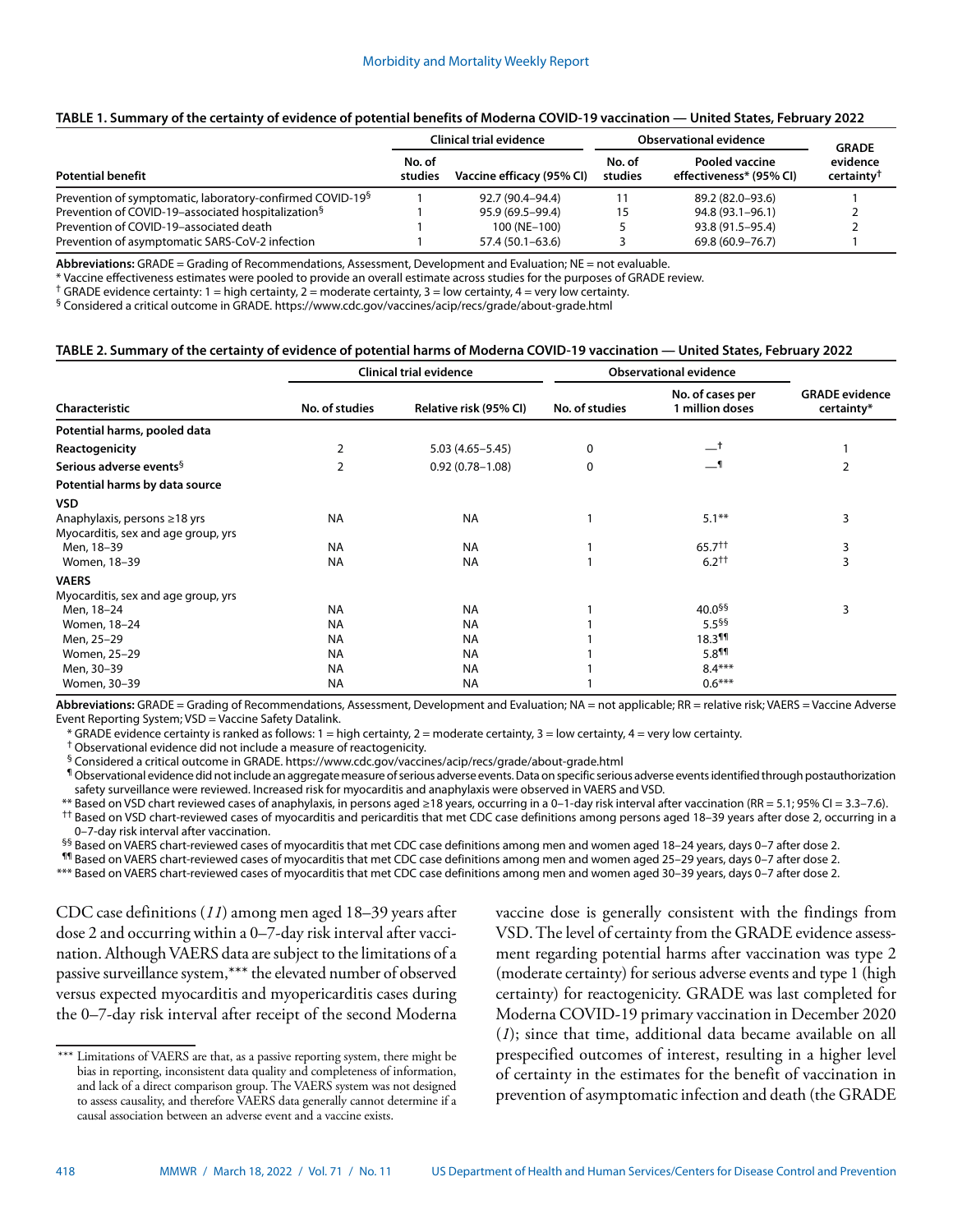evidence profile is available at [https://www.cdc.gov/vaccines/](https://www.cdc.gov/vaccines/acip/recs/grade/bla-covid-19-moderna-vaccine.html) [acip/recs/grade/bla-covid-19-moderna-vaccine.html\)](https://www.cdc.gov/vaccines/acip/recs/grade/bla-covid-19-moderna-vaccine.html). Overall, the benefits for the Moderna COVID-19 vaccine outweigh any observed vaccine-associated risks (Table 1) (Table 2).

Data reviewed within the EtR Framework support the use of the Moderna COVID-19 vaccine. The Work Group concluded that COVID-19 remains an important public health problem and that the desirable effects of disease prevention through vaccination with Moderna COVID-19 vaccine in persons aged ≥18 years are large and outweigh the potential harms. With 204 million doses of Moderna COVID-19 vaccine administered to date (*2*), the Work Group determined that the vaccine is acceptable to vaccine providers and that implementation of vaccination is feasible. The Work Group also acknowledged that vaccine-eligible persons aged ≥18 years probably considered the desirable effects of vaccination to be favorable compared with the undesirable effects; however, there is likely important variability in vaccine acceptance within this age group, especially among those who are currently unvaccinated. Despite having recommendations for the Moderna COVID-19 vaccine for >1 year, data indicate vaccine coverage varies by geography, race/ethnicity, sexual orientation, and gender identity (*12*–*14*). Because these disparities remained even after the Pfizer COVID-19 vaccine had received standard authorization, the Work Group concluded that changing from an interim to a standard ACIP recommendation alone for the Moderna COVID-19 vaccine would probably have minimal impact on health equity (the evidence used to inform the EtR is available at [https://www.cdc.gov/vaccines/acip/recs/grade/](https://www.cdc.gov/vaccines/acip/recs/grade/bla-covid-19-moderna-etr.html) [bla-covid-19-moderna-etr.html](https://www.cdc.gov/vaccines/acip/recs/grade/bla-covid-19-moderna-etr.html)).

## **Interval Between Primary mRNA COVID-19 Vaccination Series Doses**

In addition to data presented to guide the recommendation for use of the Moderna COVID-19 vaccine, data were also presented to ACIP regarding the optimal interval between the first and second dose of a Moderna or Pfizer-BioNTech mRNA primary vaccination series. mRNA COVID-19 vaccines are safe and effective at the authorized interval between the first and second doses (4 weeks for Moderna vaccine; 3 weeks for Pfizer-BioNTech vaccine), but an extended interval might be considered for some populations. An elevated risk for myocarditis and myopericarditis among mRNA COVID-19 vaccine recipients has been observed, particularly in adolescent and young adult males (*11*,*15*). Several studies in adolescents and adults have indicated the small risk for myocarditis associated with mRNA COVID-19 vaccines might be reduced (*16*) and peak antibody responses and vaccine effectiveness might be increased (*17*–*20*) with an interval longer than 4 weeks between the 2 primary series doses. In a population-based

cohort study in Ontario, Canada, rates of myocarditis among persons aged ≥18 years were lower with an extended interval ( $>4$  to <8 weeks and  $\geq 8$  weeks) compared with the shorter interval (3–4 weeks) between the first and second doses of a primary series for both Moderna and Pfizer-BioNTech vaccines (*16*). In several studies, neutralizing antibody titers were higher after an extended interval between doses in a primary mRNA vaccine series (range = 6–14 weeks), compared with a standard interval of 3–4 weeks (*17*–*20*). Vaccine effectiveness against infection and hospitalization was higher with an extended (6–8-week) interval than with a standard (3–4-week) interval (*19*).††† Based on this evidence presented to ACIP, CDC has provided guidance that an 8-week interval might be optimal for some adolescents and adults, especially for males aged 12–39 years. Additional primary series interval considerations are available at [https://www.cdc.gov/vaccines/](https://www.cdc.gov/vaccines/covid-19/clinical-considerations/covid-19-vaccines-us.html) [covid-19/clinical-considerations/covid-19-vaccines-us.html.](https://www.cdc.gov/vaccines/covid-19/clinical-considerations/covid-19-vaccines-us.html)

After a year of use under an FDA-issued EUA and ACIP interim recommendation, the Moderna COVID-19 vaccine received full FDA approval and is recommended by ACIP for use in persons aged ≥18 years in the United States. Spikevax, the trade name of the Moderna COVID-19 vaccine, has the same formulation and can be used interchangeably with the Moderna COVID-19 vaccine used under EUA without presenting any safety or effectiveness concerns. ACIP considered new information beyond what was available at the time of the interim recommendation, including an additional 3 months of follow-up of the Phase III clinical trial participants, 26 observational vaccine effectiveness studies involving large populations of vaccinated persons, and two postauthorization safety monitoring systems with data from millions of vaccinated persons in the United States. The additional information increased certainty that the benefits of Moderna COVID-19 vaccine outweigh vaccine-associated risks. The Moderna COVID-19 vaccine continues to have FDA authorization and interim ACIP recommendations for a booster dose (*21*), as well as an additional dose in persons aged ≥18 years with moderate to severe immunocompromise (*22*). For an mRNA primary series, an 8-week interval between first and second doses might be optimal for some persons aged ≥12 years, especially males aged 12–39 years.

Before vaccination, a fact sheet (*23*) or vaccine information sheet should be provided to recipients. Providers should counsel Moderna COVID-19 vaccine recipients about expected systemic and local reactogenicity. Additional clinical considerations for COVID-19 vaccine administration are available at [https://www.cdc.gov/vaccines/covid-19/clinical](https://www.cdc.gov/vaccines/covid-19/clinical-considerations/covid-19-vaccines-us.html)[considerations/covid-19-vaccines-us.html](https://www.cdc.gov/vaccines/covid-19/clinical-considerations/covid-19-vaccines-us.html).

<sup>†††</sup> <https://www.medrxiv.org/content/10.1101/2021.10.26.21265397v1>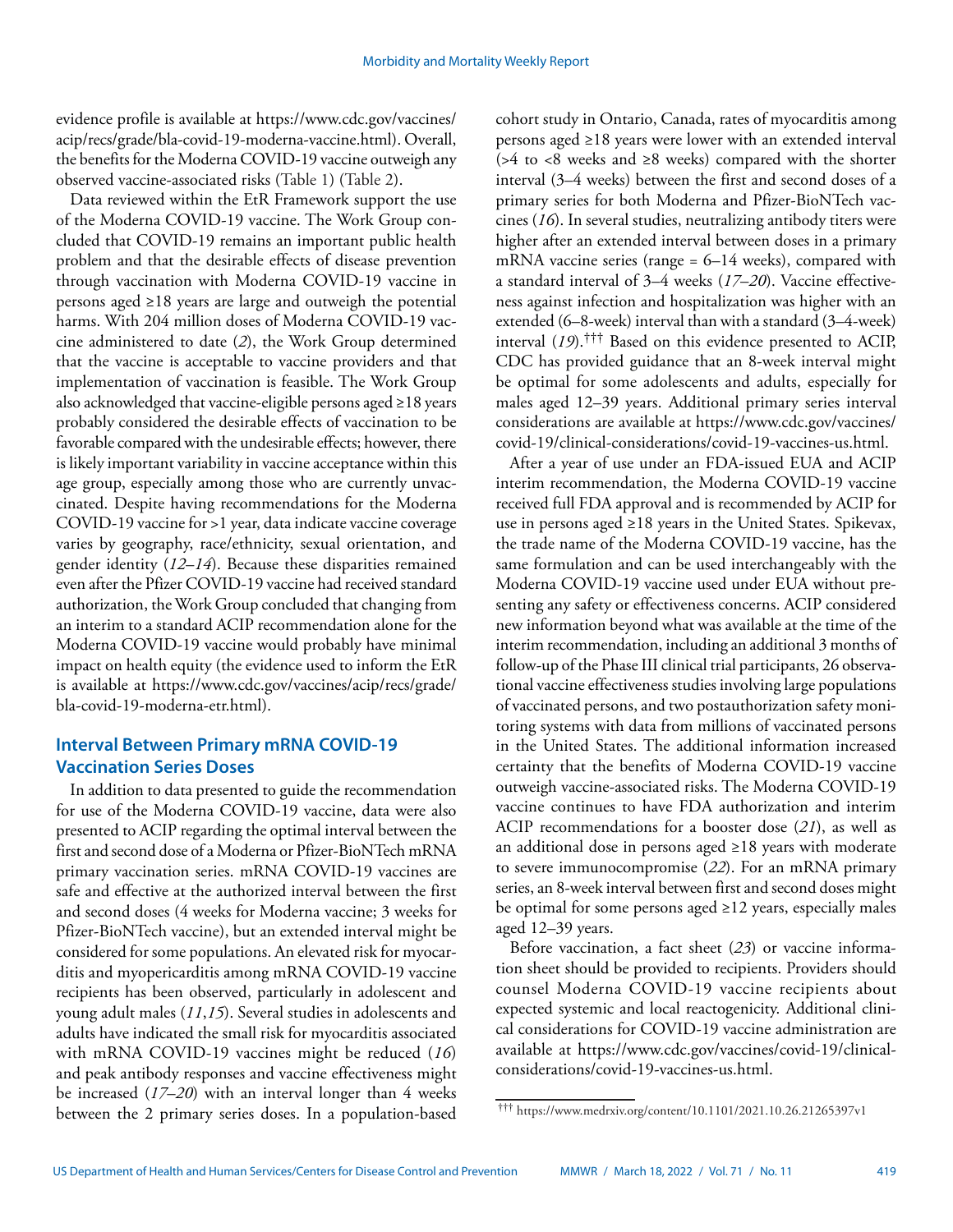#### **Summary**

#### What is already known about this topic?

On January 31, 2022, the Food and Drug Administration (FDA) granted full approval to the Moderna COVID-19 vaccine for persons aged ≥18 years.

#### What is added by this report?

On February 4, 2022, after a systematic review of the evidence, the Advisory Committee on Immunization Practices issued a standard recommendation for use of the Moderna COVID-19 vaccine in persons aged ≥18 years. CDC provided guidance that an 8-week interval between primary series doses of mRNA vaccines might be optimal for some persons.

#### What are the implications for public health practice?

Use of the FDA-approved Moderna COVID-19 vaccine is recommended for persons aged ≥18 years; benefits of the prevention of infection and associated hospitalization or death outweigh vaccine-associated risks.

### **Reporting of Vaccine Adverse Events**

Providers are required to report adverse events that occur after receipt of any COVID-19 vaccine to VAERS (*23*) ([https://](https://vaers.hhs.gov/index.html) [vaers.hhs.gov/index.html](https://vaers.hhs.gov/index.html) or 1–800–822–7967). Any person who administers or receives a COVID-19 vaccine is encouraged to report any clinically significant adverse event, regardless of whether it is clear that a vaccine caused the adverse event. In addition, all COVID-19 vaccine recipients are encouraged to enroll in v-safe, a CDC voluntary smartphone-based online tool that uses text messaging and online surveys to conduct periodic health check-ins after vaccination. CDC's v-safe ([https://www.cdc.gov/vsafe\)](https://www.cdc.gov/vsafe) call center follows up on reports to v-safe that include possible medically significant health events to collect additional information for completion of a VAERS report.

#### **Acknowledgments**

Voting members of the Advisory Committee on Immunization Practices (in addition to listed authors): Kevin A. Ault, University of Kansas Medical Center; Lynn Bahta, Minnesota Department of Health; Wilbur Chen, University of Maryland School of Medicine; Sybil Cineas, Warren Alpert Medical School of Brown University; James Loehr, Cayuga Family Medicine; Sarah Long, Drexel University College of Medicine; Katherine A. Poehling, Wake Forest School of Medicine; Pablo J. Sánchez, The Research Institute at Nationwide Children's Hospital. Members of the Advisory Committee on Immunization Practices COVID-19 Vaccines Work Group (in addition to listed authors): Edward Belongia, Center for Clinical Epidemiology & Population Health, Marshfield Clinic Research Institute; Henry Bernstein, Cohen Children's Medical Center, Zucker School of Medicine at Hofstra/Northwell; Dayna Bowen Matthew, George Washington University Law School; Uzo Chukwuma, Indian Health Service; Marci Drees, Society for Healthcare Epidemiology of America; Jeffrey Duchin, Infectious Diseases Society of America; Kathy Kinlaw, Center for Ethics, Emory University; Doran Fink, Food and Drug Administration; Sandra Fryhofer, American Medical Association; Jason M. Goldman, American College of Physicians; Michael Hogue, American Pharmacists Association; Denise Jamieson, American College of Obstetricians and Gynecologists; Jeffrey Kelman, Centers for Medicare & Medicaid Services; David Kim, U.S. Department of Health and Human Services; Susan Lett, Council of State and Territorial Epidemiologists; Lauri Markowitz, CDC; Kendra McMillan, American Nurses Association; Kathleen Neuzil, Center for Vaccine Development and Global Health, University of Maryland School of Medicine; Sean O'Leary, American Academy of Pediatrics; Christine Oshansky, Biomedical Advanced Research and Development Authority; Stanley Perlman, Department of Microbiology and Immunology, University of Iowa; Marcus Plescia, Association of State and Territorial Health Officials; Chris Roberts, National Institutes of Health; José R. Romero, Arkansas Department of Health; William Schaffner, National Foundation for Infectious Diseases; Rob Schechter, Association of Immunization Managers; Kenneth Schmader, American Geriatrics Society; Bryan Schumacher, U.S. Department of Defense; Peter Szilagyi, University of California, Los Angeles; Jonathan Temte, American Academy of Family Physicians; Matthew Tunis, National Advisory Committee on Immunization Secretariat, Public Health Agency of Canada; Melinda Wharton, CDC; Matthew Zahn, National Association of County and City Health Officials; Rachel Zhang, Food and Drug Administration.